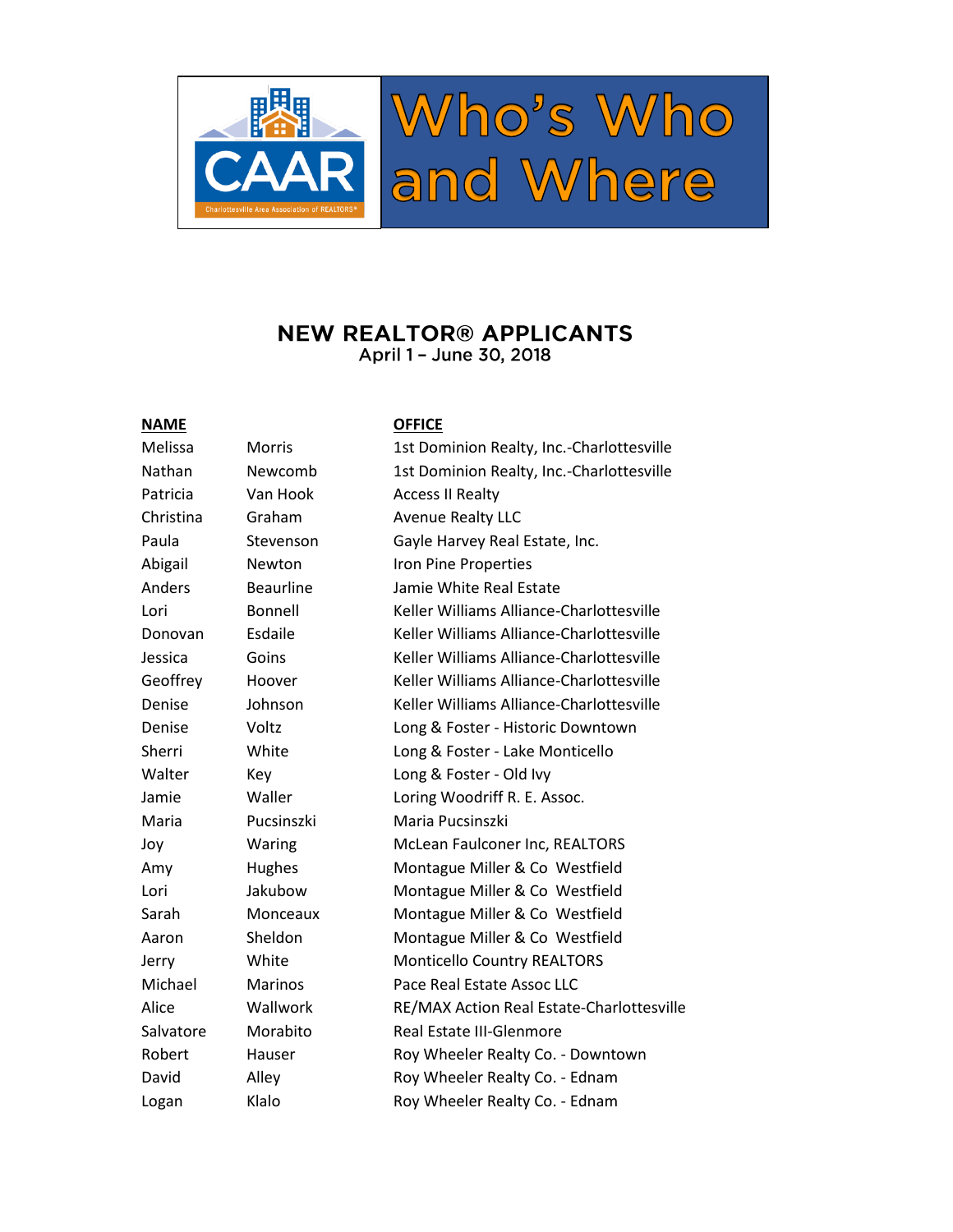| Katherine  | Tinkey      | Roy Wheeler Realty Zions                   |
|------------|-------------|--------------------------------------------|
| Elizabeth  | Du Bose     | Sally Du Bose Real Est. Partners           |
| Shawn      | <b>Bird</b> | Stevens & Company - Charlottesville        |
| Lisa       | Watson      | Town, LLC.                                 |
| Angela     | Jannell     | Wiley Real Estate - Orange                 |
| Marjolaine | Marianella  | Wintergreen Mountain and Valley Properties |
| Jonathan   | Murray      | Wintergreen Realty LLC.                    |

## **MEMBER OFFICE TRANSFERS**

April 1 - June 30, 2018

| <b>NAME</b>       |                | <b>PREVIOUS OFFICE</b>                    | <b>NEW OFFICE</b>                         |
|-------------------|----------------|-------------------------------------------|-------------------------------------------|
| Taylor            | Aviette        | Montague Miller & Co. Downtown            | Jamie White Real Estate                   |
| Yolonda           | <b>Burgess</b> | RE/MAX Realty Specialists-Charlottesville | eXp Realty LLC                            |
| Candice           | <b>Cox</b>     | Keller Williams Alliance-Charlottesville  | <b>Monticello Country REALTORS</b>        |
| David P           | Eddins         | RE/MAX Realty Specialists-Charlottesville | 1st Dominion Realty, Inc.-Charlottesville |
| <b>Beverley H</b> | Garbaccio      | Venable Minor & Assoc., Inc.              | Wiley Real Estate - Orange                |
| Virginia Garth    | Green          | <b>Spring Creek Realty</b>                | 1st Dominion Realty, Inc.-Charlottesville |
| Kevin             | Hitt           | Roy Wheeler Realty Co. - Ednam            | Hometown Realty-Mechanicsville            |
| Laney             | Kaminer        | RE/MAX Realty Specialists-Charlottesville | 1st Dominion Realty, Inc.-Charlottesville |
| Errin Kardos      | Searcy         | Montague Miller & Co. Downtown            | <b>Story House Real Estate</b>            |
| Gabriele          | Kleinmichel    | Gayle Harvey Real Estate, Inc.            | Roy Wheeler Realty - Greene               |
| <b>Nicholas</b>   | Masciotti      | Montague Miller & Co. Downtown            | Jamie White Real Estate                   |
| Jeff              | Mattie         | Natural Realty, LLC                       | Core Real Estate, LLC                     |
| <b>Bradley</b>    | Pitt           | Montague Miller & Co. Downtown            | Jamie White Real Estate                   |
| <b>Brenda</b>     | Singletary     | Real Estate III - North                   | Long & Foster - Historic Downtown         |
| Mansur            | Suleymanov     | Real Estate III - North                   | Keller Williams Alliance-Charlottesville  |
| Jamie             | White          | Montague Miller & Co. Downtown            | Jamie White Real Estate                   |

# **NEW AFFILIATE MEMBERS & OFFICES**

April 1 - June 30, 2018

Kara Chandeysson Ting

**OFFICE** 

Will Tomanek Dvali Photography, LLC